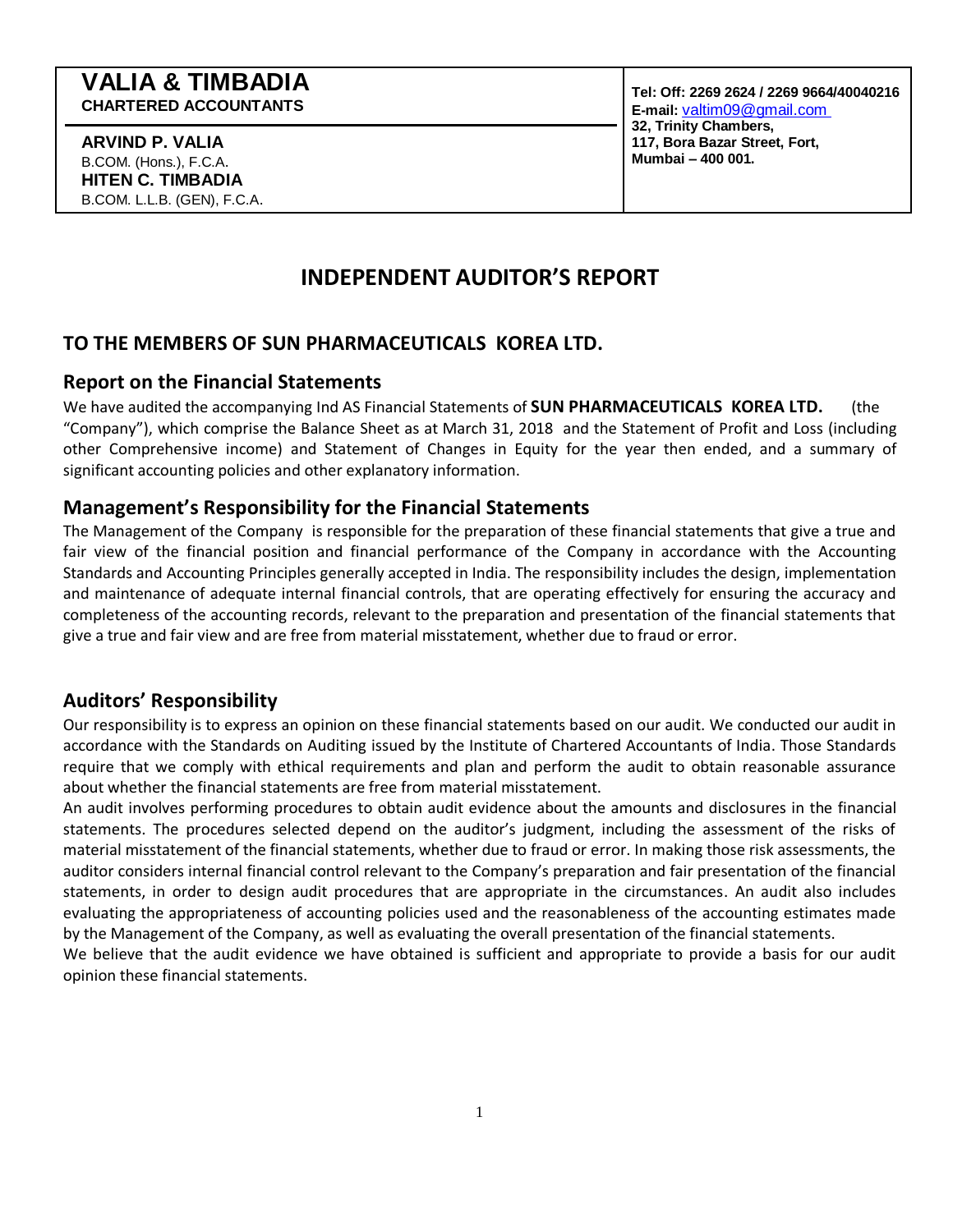# **VALIA & TIMBADIA CHARTERED ACCOUNTANTS**

**ARVIND P. VALIA** B.COM. (Hons.), F.C.A. **HITEN C. TIMBADIA** B.COM. L.L.B. (GEN), F.C.A. **Tel: Off: 2269 2624 / 2269 9664/40040216 E-mail:** [valtim09@gmail.com](mailto:valtim09@gmail.com) **32, Trinity Chambers, 117, Bora Bazar Street, Fort, Mumbai – 400 001.**

# **Emphasis of Matters**

The Net Worth of the Company has been fully eroded; however in the opinion of the management, the going concern of the company will not be affected.

# **Opinion**

In our opinion and to the best of our information and according to the explanations given to us, the aforesaid financial statements give the information required by the Act in the manner so required and give a true and fair view in conformity with the accounting principles generally accepted in India of the financial position of the Company as at 31 March, 2018, and its financial performance including other comprehensive income and the changes in equity for the year ended on that date.

## FOR **VALIA AND TIMBADIA**

CHARTERED ACCOUNTANTS (Firm Registration No. 112241W)

PLACE: MUMBAI PARTNERS PARTNERS PARTNERS

### **HITEN C.TIMBADIA**

DATED: 21<sup>st</sup> April, 2018 Membership No. 038429.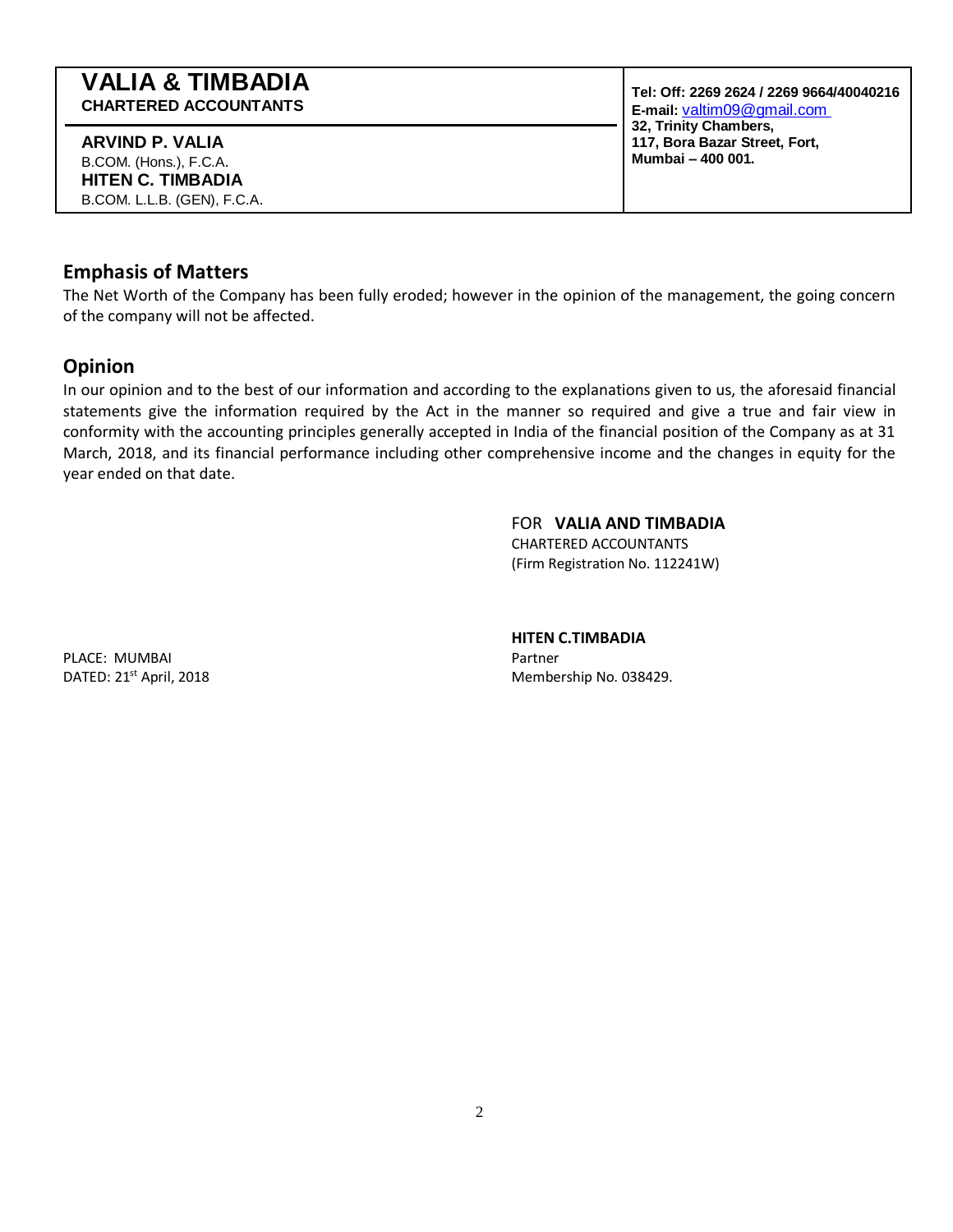### **BALANCE SHEET AS AT 31ST MARCH 2018**

|                                                                                   | <b>Notes</b>   | 31.03.2018<br><b>KRW</b>    | 31.03.2017<br><b>KRW</b>    |
|-----------------------------------------------------------------------------------|----------------|-----------------------------|-----------------------------|
| <b>ASSETS</b>                                                                     |                |                             |                             |
| <b>Non Current Assets</b>                                                         |                |                             |                             |
| <b>Current Assets</b>                                                             |                |                             |                             |
| Cash and cash equivalent<br><b>Balance in Current Account</b><br>Other Receivable |                | 100,000,000<br>1,073,532    | 100,000,000<br>1,120,429    |
| <b>TOTAL</b>                                                                      |                | 101,073,532                 | 101,120,429                 |
| <b>EQUITY AND LIABILITIES</b>                                                     |                |                             |                             |
| <b>Shareholders Funds</b>                                                         |                |                             |                             |
| Share Capital<br>Other Equity (Ref:Statement of changes in equity)                | $\overline{1}$ | 100,000,000<br>(26,920,454) | 100,000,000<br>(27,036,933) |
| <b>Non Current liability</b>                                                      |                |                             |                             |
| <b>Financial Liability</b><br>Long Term Borrowings (from SPG FZE)                 |                | 27,725,906                  | 27,911,114                  |
| <b>Current liability</b>                                                          |                |                             |                             |
| Trade payable - Payable to Auditors                                               |                | 268,080                     | 246,248                     |
| <b>TOTAL</b>                                                                      |                | 101,073,532                 | 101,120,429                 |
|                                                                                   |                |                             |                             |

For and on behalf of the Board

**(Hiten C. Timbadia) Rajesh Shah Surendra Joshi** Partner **Director** Director Director **Director** Director **Director** Director **Director** Membership No. 038429<br>
Membership No. 038429<br>
Place: Place: Place: Place: Place: Place: Place: Place: Place: Place: Place: Place: Place: Place: Place: Mumbai Date:

For **Valia & Timbadia** 

Firm Reg. No . 112241W

٦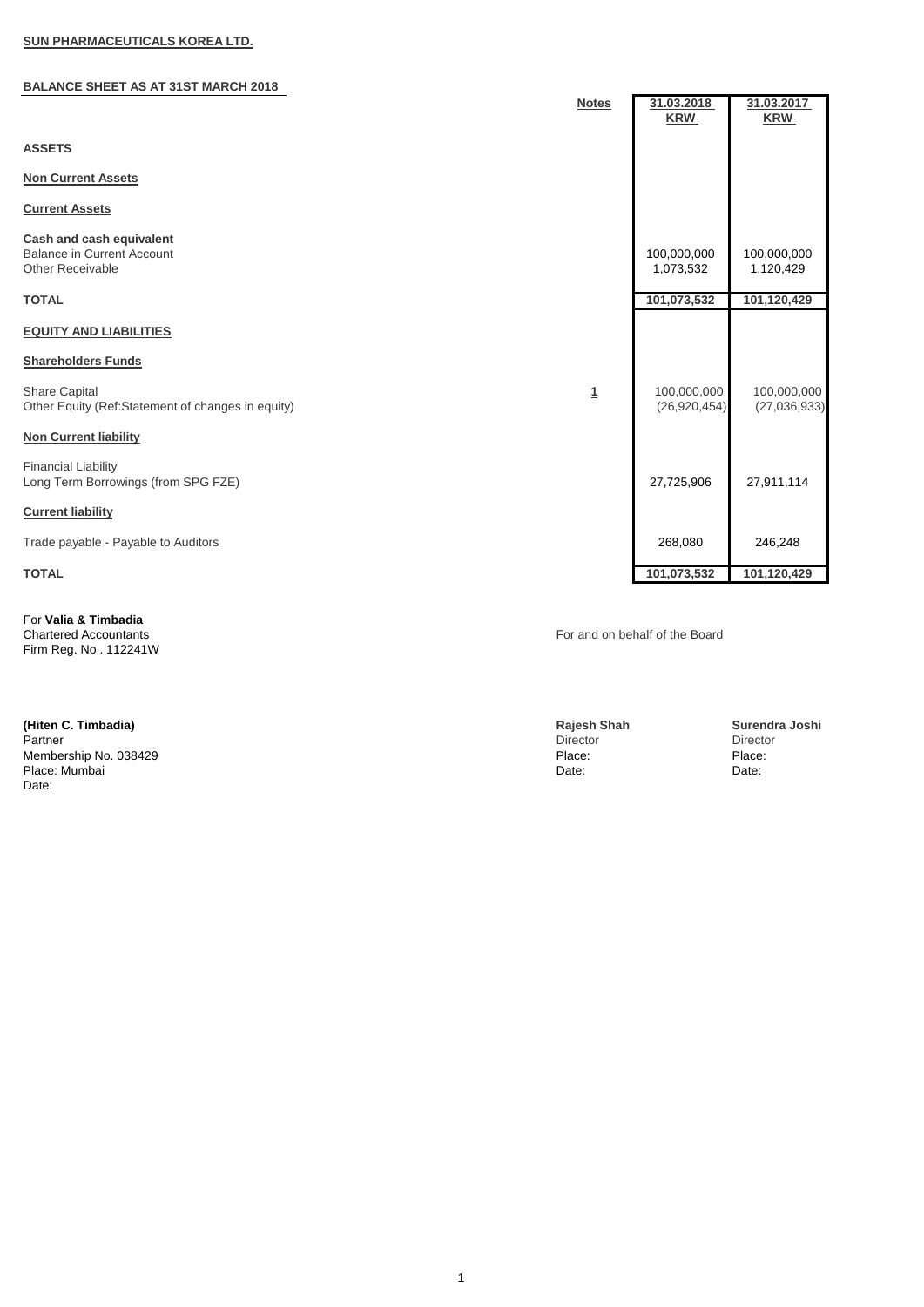### **STATEMENT OF PROFIT & LOSS FOR THE YEAR ENDED 31ST MARCH, 2018**

### **REVENUE**

### **EXPENDITURE**

### **Expenses**

### **Other Expense**

**Net Gain/ (Loss)** (5,172,288)

# For **Valia & Timbadia**

Firm Reg. No . 112241W

Partner **Director** Director Director **Director** Director **Director** Director **Director** Director Membership No. 038429 Place: Place: Place: Place: Place: Place: Place: Place: Place: Place: Place: Place: Place: Place: Place: Place: Place: Place: Place: Place: Place: Place: Place: Place: Place: Place: Place: Place: Plac Place: Mumbai Date:

**31.03.2018 31.03.2017 KRW KRW Income** - - Audit Fees 268,080 246,248 Foreign Exchange Loss/gain (486,523) (486,523) Professional and Consultancy 786,347 5,412,563

For and on behalf of the Board

**(Hiten C. Timbadia) Rajesh Shah Surendra Joshi**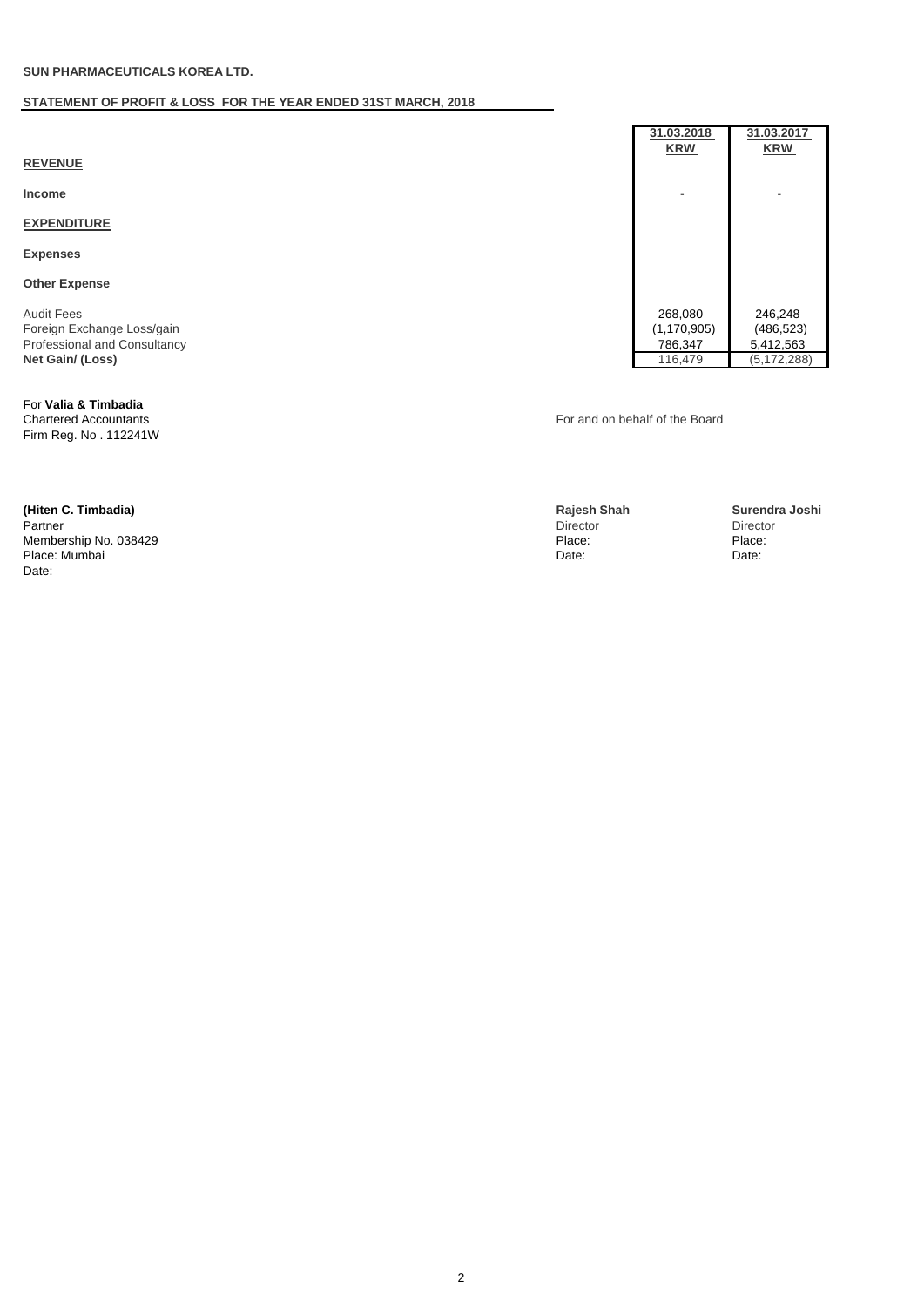# **SUN PHARMACEUTICALS KOREA LTD.**

### **Statement of changes of changes of Equity for the year ended 31st March, 2018**

| <b>Retained Earnings</b>                                                          | Amount in KRW       |
|-----------------------------------------------------------------------------------|---------------------|
| Balance as at March 31, 2016                                                      | (21, 864, 645)      |
| Profit for the year<br>Other comprehensive income for the year, net of income tax | (5, 172, 288)       |
| Total Comprehensive income for the year                                           | (5, 172, 288)       |
| Balance as at March 31,2017                                                       | (27.036.933)        |
| Profit for the year<br>Other comprehensive income for the year, net of income tax | 116,479<br>$\Omega$ |
| Total Comprehensive income for the year                                           | 116,479             |
| Balance as at March 31,2018                                                       | (26,920,454)        |

For **Valia & Timbadia**  Firm Reg. No . 112241W

**(Hiten C. Timbadia) Rajesh Shah Surendra Joshi** Partner **Director** Director Director **Director** Director **Director** Director **Director** Membership No. 038429 Place: Place: Place: Place: Place: Place: Place: Place: Place: Place: Place: Place: Place<br>Place: Place: Place: Place: Place: Place: Place: Place: Place: Place: Place: Place: Place: Place: Place: Place Place: Mumbai Date:

For and on behalf of the Board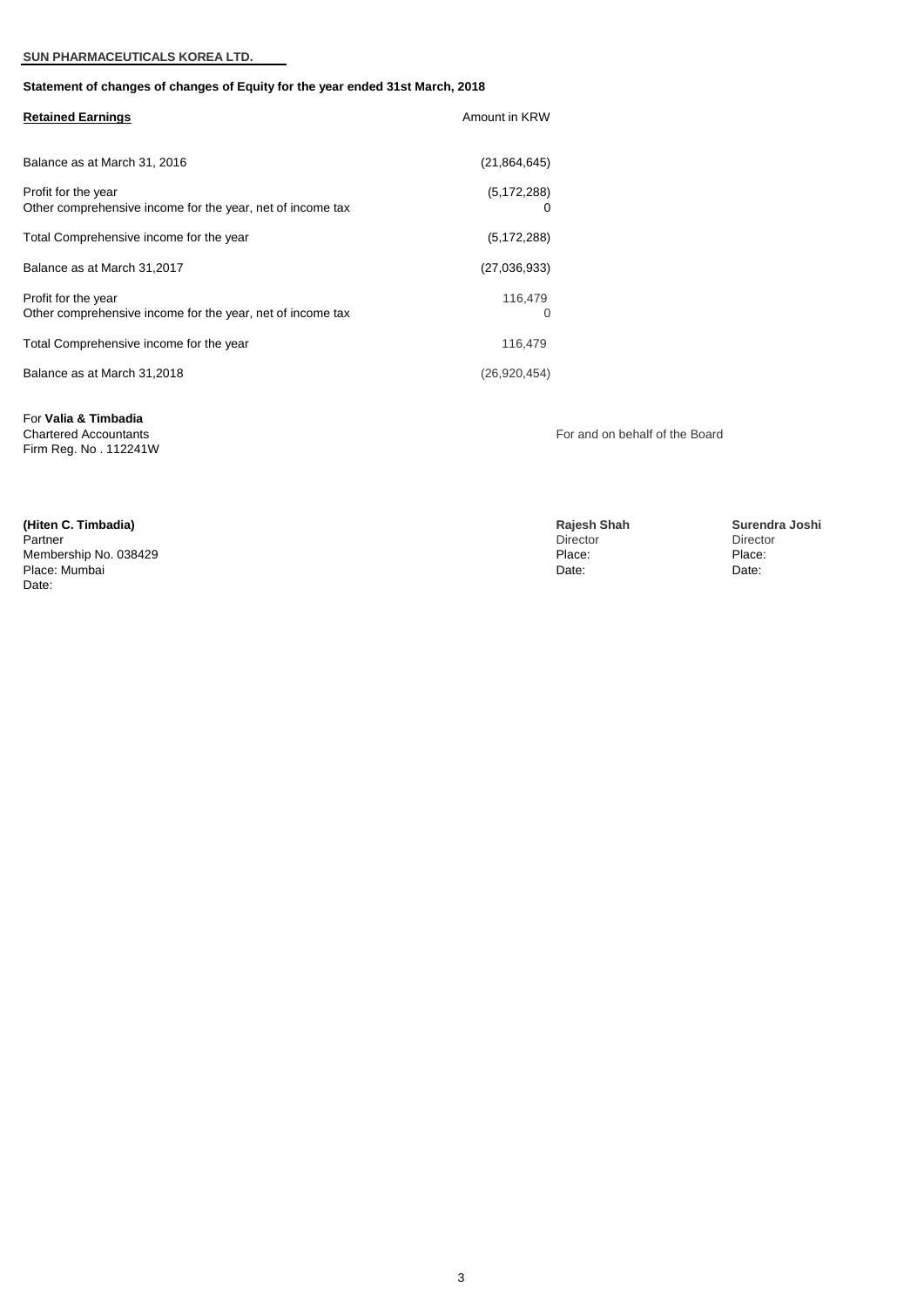### **SUN PHARMACEUTICALS KOREA LTD.**

### **Notes forming part of the financial statement for the year ended 31st March, 2018**

**1.** SHARE CAPITAL

Sun Pharma Global FZE is holding 100% shares in the Company.

The shareholder and its shareholding in the company is as under:-

| <b>Closing Balance</b>   |               | 1,000,000   1,000,000,000 |
|--------------------------|---------------|---------------------------|
| Addition during the year |               |                           |
| <b>Opening Balance</b>   |               | 1,000,000 1,000,000,000   |
| Particulars              | No. of Shares | Share Value               |

### **2 LEGAL STATUS**

Sun Pharma Korea Ltd was Incorporated on 20th September, 2011 in Korea and the company number is 110111-4690487

| The Directors of the company are as under:-<br>Name of the Director | Nationality | Position        |  |
|---------------------------------------------------------------------|-------------|-----------------|--|
| Mr Surendra Joshi                                                   | Indian      | Director        |  |
| Mr Rajesh Shah                                                      | Indian      | <b>Director</b> |  |

### **3 ACTIVITY**

The Company has not commenced any commercial activity till date.

### **4 ACCOUNTING POLICY**

The Financial statements has ben prepared under historical cost convention on an accrual basis and comply with Indian Accounting standards (Ind AS) notified under the companies Rules, 2015 together with the comparative period data as at and for the year ended March 31, 2016.

- **5** Interest free loan taken from the Parent company is not discounted at Fair value and shown as per historical cost as decided by the management
- **6** Related Party Transaction

| <b>INGRUATE CITY TRANSCRIPT</b> |              |             |      | 31.03.2018<br>Amount in | 31.03.2017<br>Amount in KRW |
|---------------------------------|--------------|-------------|------|-------------------------|-----------------------------|
| Name of the Company             | Relationship | Transaction |      | <b>KRW</b>              |                             |
|                                 | Holding      | Lona        | Term |                         |                             |
| Sun Pharma Global FZE company   |              | Borrowing   |      | 27.725.906              | 27.911.114                  |

- **7**  Though the net worth of the company has become negative, the accounts have been prepared on a going concern basis considering the future prospects of the company.
- **8** Previous year's figures are regrouped wherever necessary to make them comparable with current year's figures.

**For Valia & Timbadia** For and on behalf of the Board **Chartered Accountants Firm Reg. No . 112241W**

**(Hiten C. Timbadia) Rajesh Shah Surendra Joshi Partner** Director Director Director Director Director Director Director Director Director Director Director Director Membership No. 038429 Place: Place: Place: Place: Place: Place: Place: Mumbai **Date:** Date: Date: Date: Date: Date: Date: Date: Date: Date: Date: Date: Date: Date: Date: Date: Date: Date: Date: Date: Date: Date: Date: Date: Date: Date: Date: Date: Date: Date: Date: Date: Date: Date: Da Date: